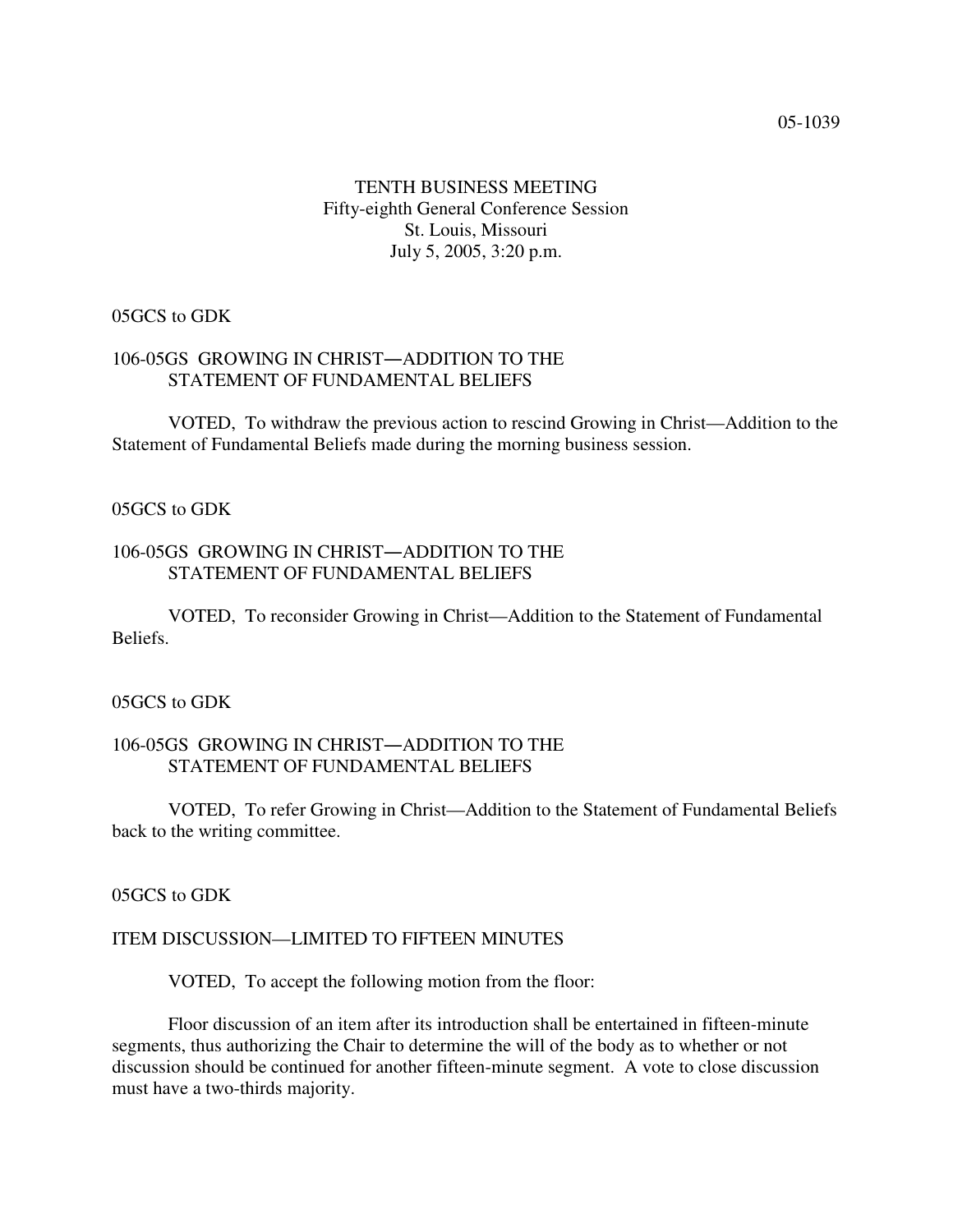05-1040 July 5, 2005, p.m. General Conference Session

#### 05GCS to GDK

#### STRAGETIC PLAN FOR MISSION - REPORT

Michael L Ryan reported on a five-year strategic plan for mission and showed a DVD entitled *Tell the World.*

### SEC/Con&By/ADCOM/SecC/GCDO04AC/04AC/564-04GS/05GCS to LRE

## 202-05GS OFFICERS AND THEIR DUTIES - CONSTITUTION AND BYLAWS AMENDMENT

VOTED, To amend General Conference Constitution and Bylaws, Constitution, Article IX—Officers and Their Duties, to read as follows:

# ARTICLE IX—OFFICERS AND THEIR DUTIES

Sec. 3. President: The President is the first officer of the General Conference, and shall report to the Executive Committee in consultation with the secretary and the treasurer. He or his designee shall preside at the sessions of the General Conference, act as chairperson of the Executive Committee, serve in the general interests of the General Conference as the Executive Committee shall determine, and perform such other duties as usually pertain to such office. The General Conference President shall be an ordained minister of experience.

#### SEC/Con&By/ADCOM/SecC/GCDO04AC/04AC/552-04GS/05GCS to LRE

### 203-05GS TERRITORIAL ADMINISTRATION - CONSTITUTION AND BYLAWS AMENDMENT

VOTED, To amend General Conference Constitution and Bylaws, Bylaws, Article I— Territorial Administration, to read as follows:

### ARTICLE I—TERRITORIAL ADMINISTRATION

Sec. 1. The General Conference of Seventh-day Adventists, hereinafter referred to as the General Conference, normally shall conduct its worldwide work through its divisions, each division to operate within a specified territory in harmony with General Conference policies.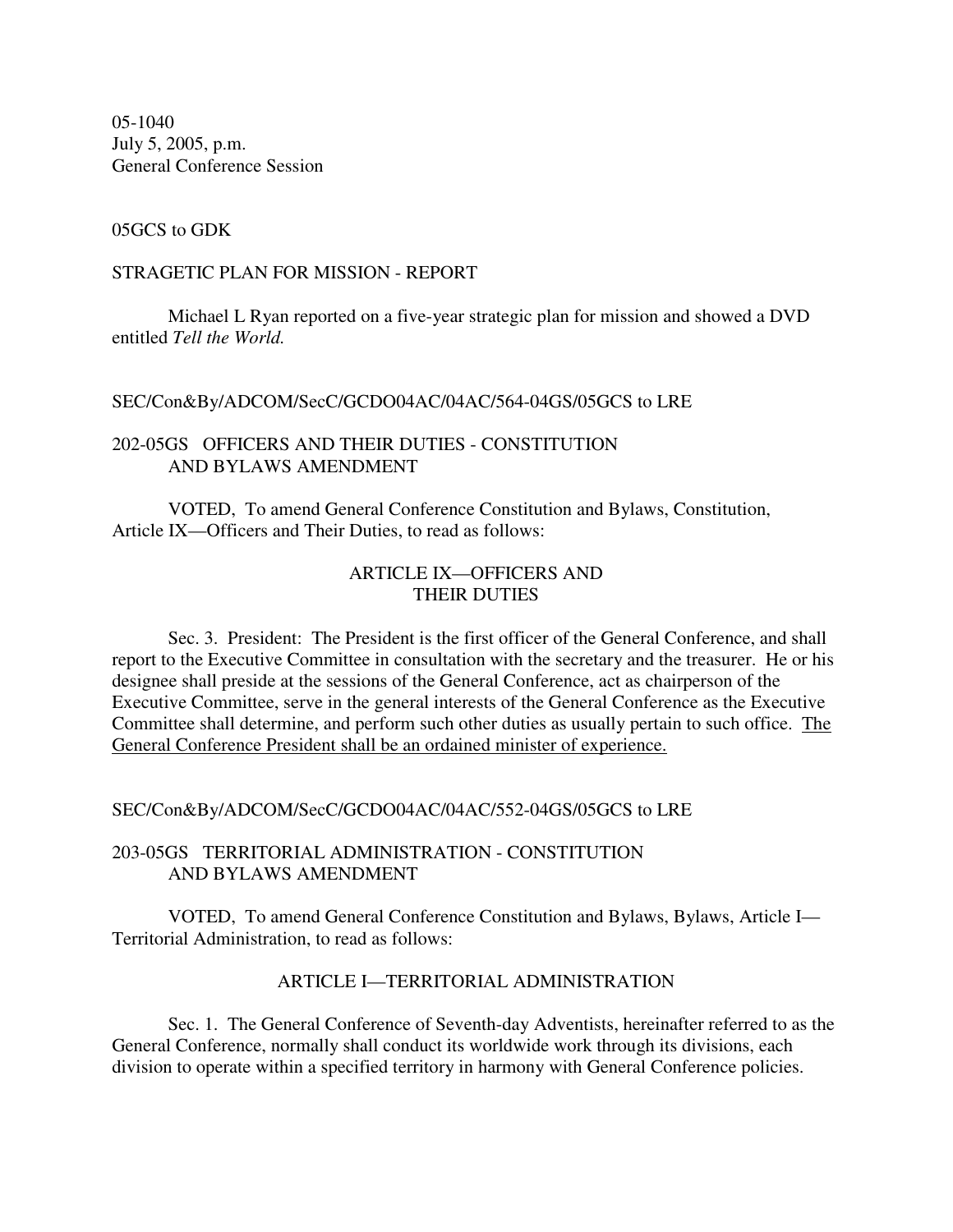05-1041 July 5, 2005, p.m. General Conference Session

Sec. 2. a. The duly organized divisions are: Africa-Indian Ocean Division, Eastern Africa Division, East-Central Africa Division, Euro-Africa Division, Euro-Asia Division, Inter-American Division, North American Division, Northern Asia-Pacific Division, South American Division, South Pacific Division, Southern Africa-Indian Ocean Division, Southern Asia Division, Southern Asia-Pacific Division, and Trans-European Division, and West-Central Africa Division. The boundaries of these divisions shall be subject to adjustment only at Sessions of the General Conference or at Annual Councils of the Executive Committee.

#### b. The duly organized attached union is: Southern Africa Union Conference.

Sec. 3. If a territorial adjustment is made at an annual council, it shall be made only provided each division and other territory affected is represented at the council by at least one of its officers, or in the case of an unorganized territory, by a senior church leader from that territory. An exception to the requirement of such representation shall be made in a condition of emergency. In such a case, the Executive Committee shall make whatever adjustments are necessary for the conduct of the work in the territories affected.

Sec. 4. Union conferences and union missions, together with all other organizations and institutions within a division's territory, shall be responsible to that division's executive committee, or in the case of General Conference institutions and fields without divisional affiliation, to the General Conference Executive Committee.

#### Con&By/ADCOM/GCDO05GCS/GCC(St. Louis)/05GCS to LRE

## 222-05GS STANDING COMMITTEES - CONSTITUTION AND BYLAWS AMENDMENT

VOTED, To amend General Conference Constitution and Bylaws, Bylaws, Article II—Standing Committees, Sec 1, to read as follows:

## ARTICLE II—STANDING COMMITTEES ARTICLE II—SESSION COMMITTEES

Sec. 1. At each regular session of the General Conference, such standing committees as may be found necessary, including the following, shall be elected for the duration of the session to consider items of business that may be referred to them and to bring their reports and recommendations to the session:

a. Session *Church Manual* Committee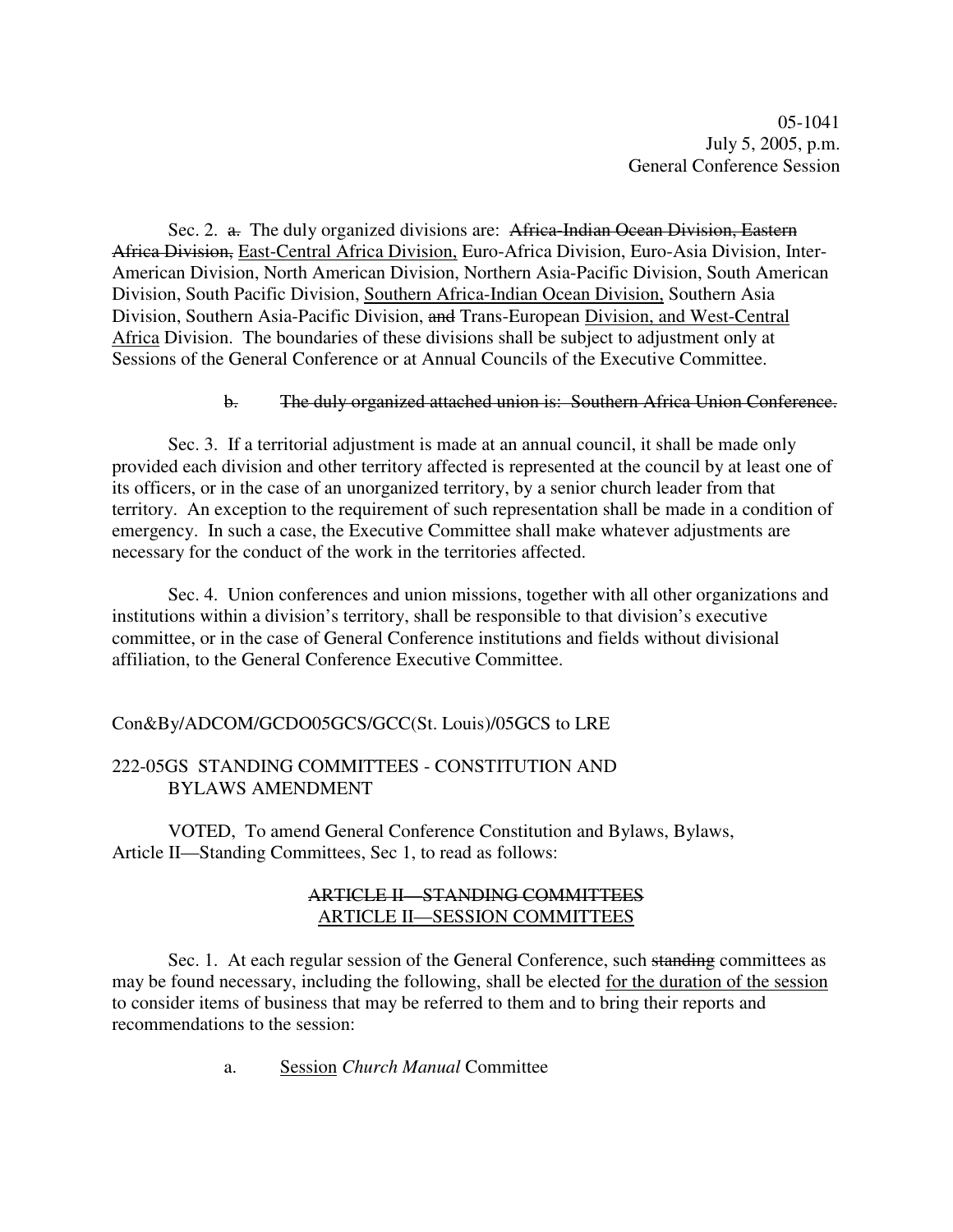05-1042 July 5, 2005, p.m. General Conference Session

- b. Session Constitution and Bylaws Committee
- c. Session Nominating Committee
- d. Session Plans Committee

#### 05GCS to MLR

## 225-05GS TERM OF OFFICE FOR PRESIDENT - GENERAL CONFERENCE CONSTITUTION AND BYLAWS AMENDMENT - REQUEST

A motion was made to table this item until later, as all the delegates were not in possession of the backup material.

ChManSub/ChMan/423-03GS/ADCOM/04AC/423-04GS/05GCS to AM

## 400-05GS USE OF THE TERM CONFERENCE, ETC - *CHURCH MANUAL* AMENDMENT

VOTED, To amend the *Church Manual*, Introduction, page xxii, Use of the Term Conference, etc, to read as follows:

> Use of the Term Conference, etc Use of Terms in the *Church Manual*

Each organized Seventh-day Adventist church is a member of the sisterhood of churches known as a conference, which is a united organized body of churches in a state, country, or territory. Until full conference status is achieved (see General Conference *Working Policy*), other terminology such as mission, section, delegation, or field may be used to describe the collective organization of local churches. In the *Church Manual* the term *conference* or *union conference* may also apply to a mission or a union mission.

In the *Church Manual* the word *minister* refers to a clergyperson who may or may not serve as pastor of a local church; and the word *pastor* refers to a minister who is assigned pastoral responsibilities by a conference/mission/field for a congregation or a number of congregations.\*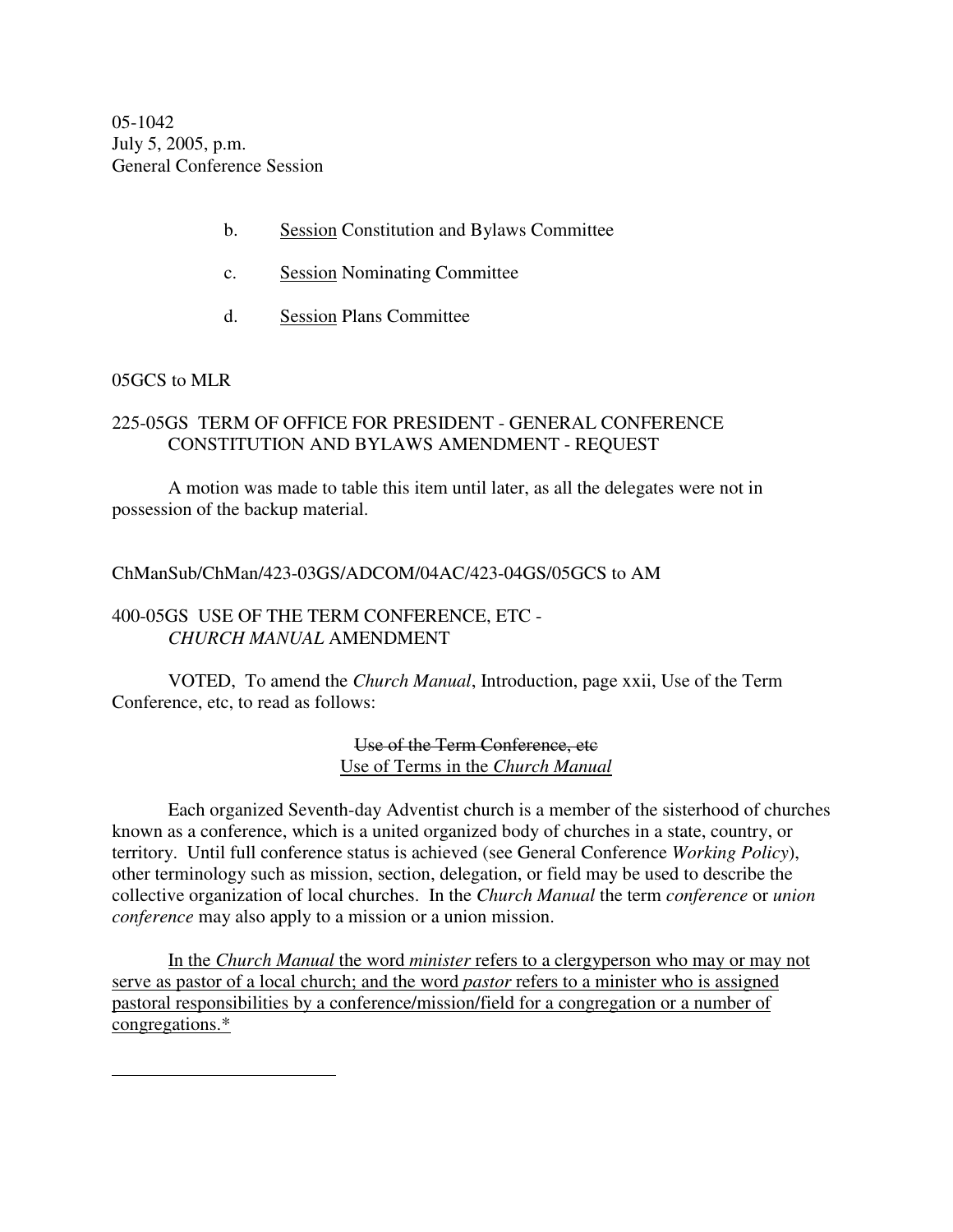05-1043 July 5, 2005, p.m. General Conference Session

\*This definition of the words *minister* and *pastor* refers only to their usage in the *Church Manual* and is not intended to refer to the title used when addressing a clergyperson. It is understood that use of these terms varies throughout the world divisions.

### ChManSub/413-02G/ChMan/401-03GS/ADCOM/04AC/401-04GS/05GCS to AM

# 403-05GS METHOD OF GRANTING LETTERS OF TRANSFER - *CHURCH MANUAL* AMENDMENT

VOTED, To amend the *Church Manual,* Chapter 6, Church Membership, page 36, Method of Granting Letters of Transfer, to read as follows:

Method of Granting Letters of Transfer—Application for a letter should be made to the clerk of the church with which the member desires to unite. The clerk then sends the request to the clerk of the church from which the member desires to be transferred. On receiving this, the clerk brings the request to the pastor pastor, if he is an ordained minister, or to the church elder, who in turn lays the request before the church board. After due consideration the board recommends to the church, favorably or otherwise, concerning the application. (See p. 36 below and pp. 37-42, 59, 192, 204.) The pastor or elder then brings the recommendation to the attention of the church, announcing that this is the first reading. Final action is taken the following week, when the request is again presented and a vote of the church is taken. The purpose of allowing one week's interval is to give any member opportunity to object to the granting of the letter for any valid reason. This objection should not ordinarily be publicly stated, but be lodged with the pastor or elder, whose duty it is to call the church board to consider the objection. The objector should be given opportunity to appear before the board to present the objections. If they are not based on valid grounds, the person raising objection should be admonished to withdraw them. On the other hand, if they are based on valid grounds, it is the duty of the church board to institute such investigation as may be needed. In such case the final action on granting the letter by the church is deferred until the matter has been satisfactorily settled.

If the difficulties involve - No change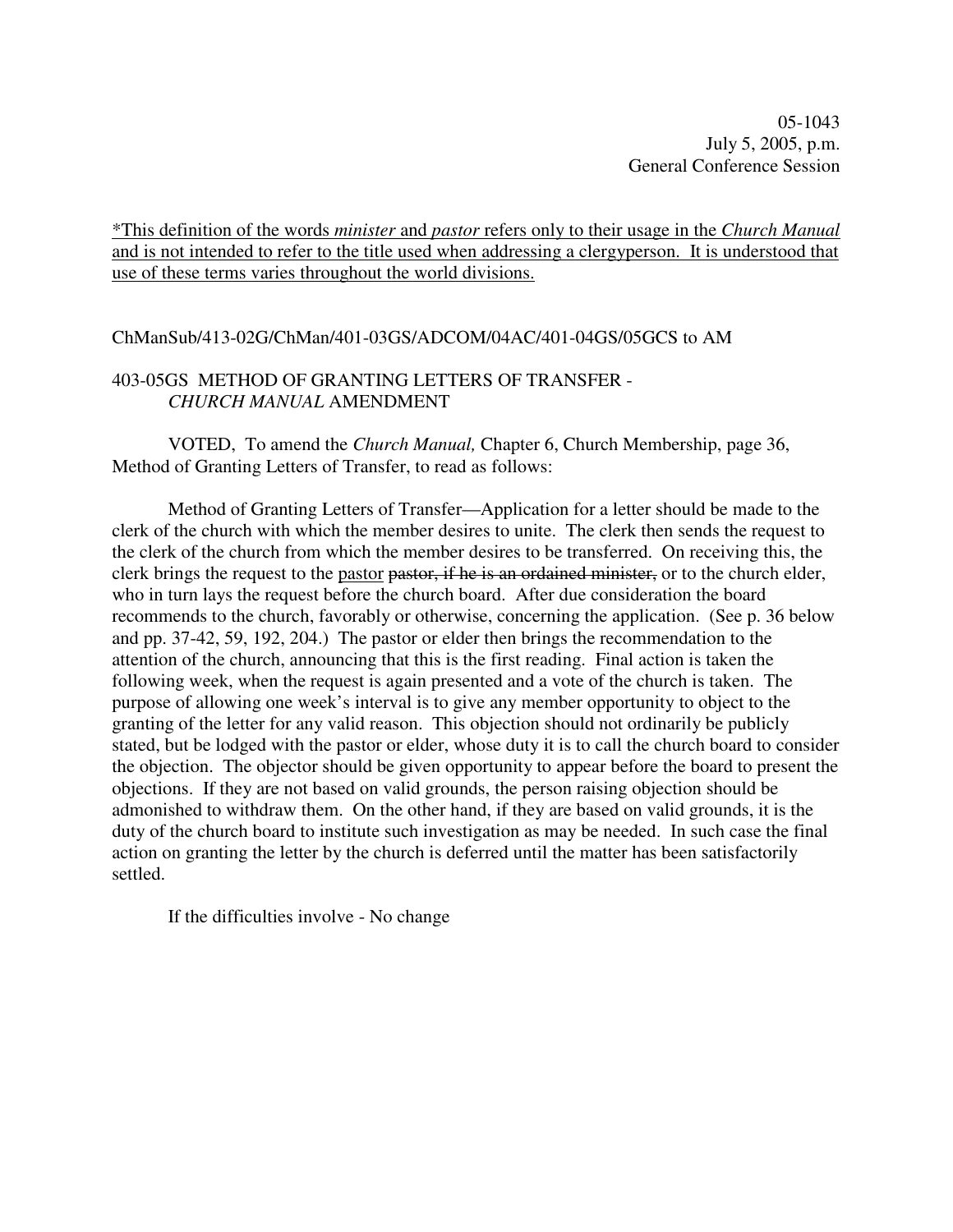05-1044 July 5, 2005, p.m. General Conference Session

### ChManSub/414-02G/ChMan/403-03GS/ADCOM/04AC/403-04GS/05GCS to AM

## 405-05GS BAPTISMAL SERVICE, THE - *CHURCH MANUAL* AMENDMENT

VOTED, To amend the *Church Manual,* Chapter 7, Church Officers and Their Duties, page 50, The Baptismal Service, to read as follows:

The Baptismal Service—In the absence of an ordained pastor, minister, the elder shall request the president of the conference/mission/field to arrange for the administration of the rite of baptism to those desiring to unite with the church. (See pp. 32-35.) A local church elder should not officiate in the baptismal service without first obtaining permission from the conference/mission/field president.

### ChManSub/415-02G/ChMan/404-03GS/ADCOM/04AC/404-04GS/05GCS to AM

### 406-05GS CHURCH LEADERS - *CHURCH MANUAL* AMENDMENT

VOTED, To amend the *Church Manual*, Chapter 7, Church Officers and Their Duties, page 52, Church Leaders, to read as follows:

#### Church Leaders

Occasionally in newly organized churches, and sometimes in older ones, there is no one possessing the necessary experience and qualifications to serve as elder. Under such circumstances the church should elect a person to be known as "leader." In the absence of a minister the pastor or a conference/mission/field assigned minister, the leader is responsible for the services of the church, including the business meetings. The leader must either conduct these or arrange for someone else to do so. A church leader may not preside at any of the church ordinances, administer baptism, conduct the Lord's Supper, perform the marriage ceremony, or preside at business meetings when members are disciplined. A request should be made to the conference/mission/field president for an ordained minister to preside at such meetings.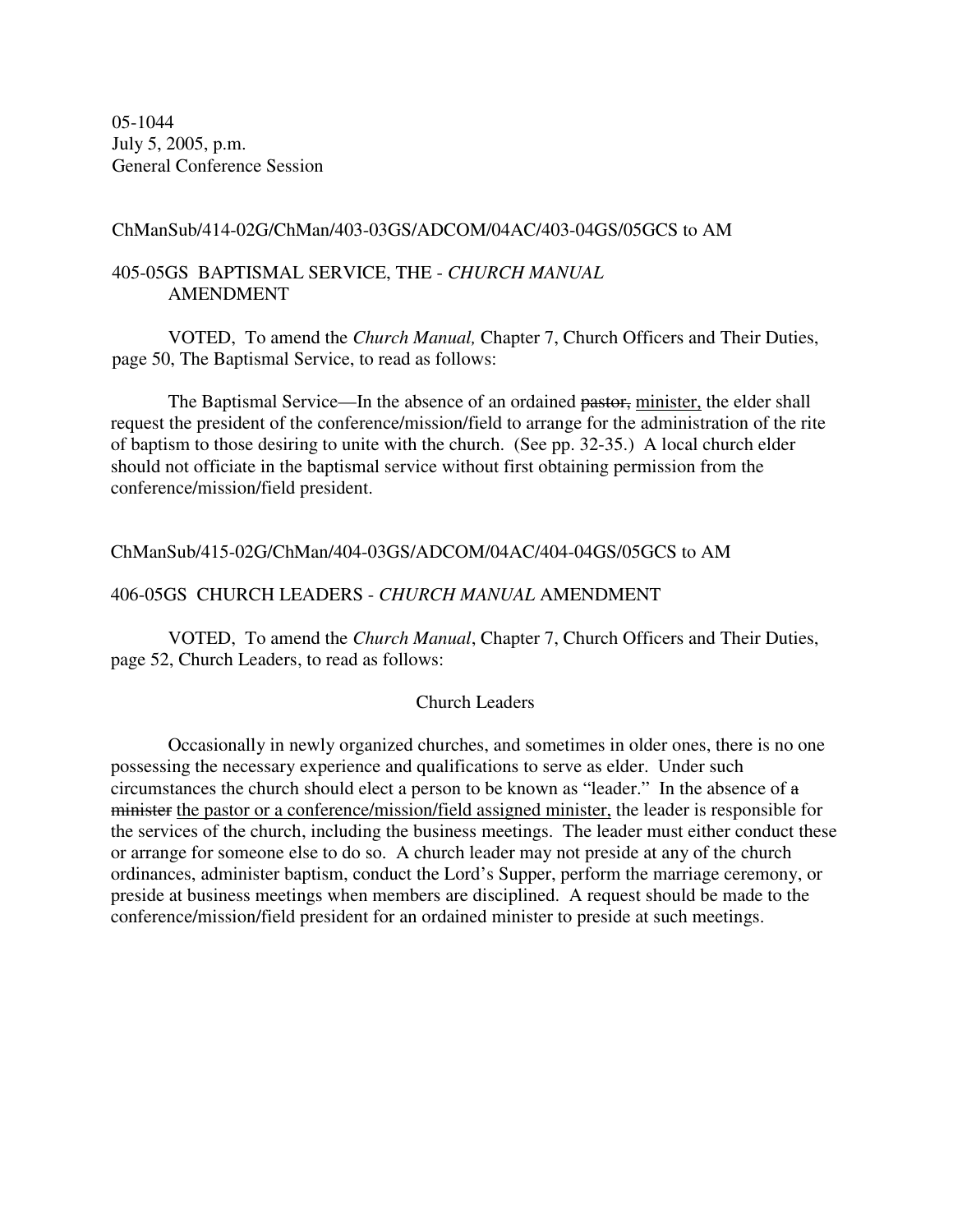ChManSub/416-02G/ChMan/407-03GS/ADCOM/04AC/407-04GS/05GCS to AM

## 410-05GS SELECTING CHOIR LEADERS - *CHURCH MANUAL* AMENDMENT

VOTED, To amend the *Church Manual*, Chapter 8, The Services and Meetings of the Church, page 71, Selecting Choir Leaders, to read as follows:

Selecting Choir Leaders—Great care - No change

Choir leaders should work in close collaboration with the minister pastor or church elder in order that the special musical selections harmonize with the theme of the sermon. The choir leader is under the direction of the pastor or elders of the church and does not work independently of them. The choir leader should counsel with them, not only as to the music to be rendered, but also concerning the selection of singers and musicians. The choir leader is not an ex officio member of the church board.

### ChManSub/418-02G/ChMan/413-03GS/ADCOM/04AC/413-04GS/05GCS to AM

# 420-05GS LICENSED MINISTERS - *CHURCH MANUAL* AMENDMENT

VOTED, To amend the *Church Manual*, Chapter 10, Ministers and Workers, pages 137 and 138, Licensed Ministers, to read as follows:

### Licensed Ministers

To give young men - No change

In its actions the conference/mission/field committee shall not go beyond that which the division committee authorizes. It shall not authorize a licensed minister to go from church to church outside the church or group of churches of which he is a local elder, performing church rites which pertain to the functions of an ordained minister. A conference/mission/field committee action cannot be substituted for church election or ministerial ordination. ordination to gospel ministry.